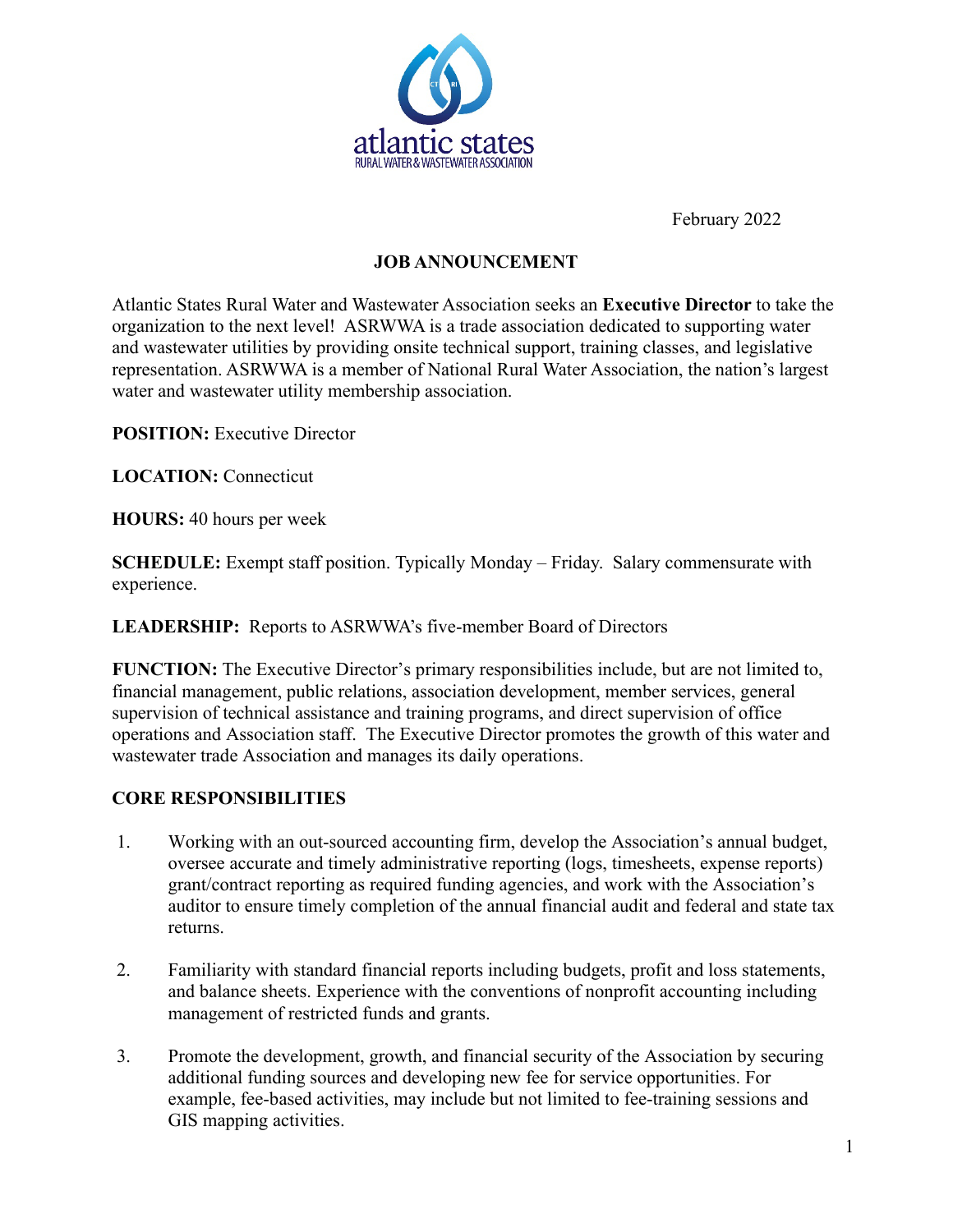- 4. Identify programs and services to meet the needs of Association Members.
- 5. Increase Association membership.
- 6. Work with the board and staff to develop visions for the future and implement strategic plans.
- 7. Implement an onsite technical assistance and training program for Connecticut's drinking water operators which is supported by a grant from the Environmental Protection Agency.
- 8. Represent ASRWWA at legislative hearings, meetings, trade shows, and other functions relative to the water industry.
- 9. Attend National Rural Water Association's (NRWA) annual in-service training, and annual WaterPro conference in locations outside of Connecticut in order to benefit from professional development and networking opportunities.
- 10. Advocate for water and wastewater utilities at the state and national levels. This includes working with CT's delegation and attending the annual National Rural Water Association Rally in Washington, DC.
- 11. The Executive Director will work with local, state, and federal elected officials and agencies including but not limited to Region One Environmental Protection Agency, CT Department of Public Health, the U.S. Department of Agriculture Rural Development and other technical organizations, and industry representatives. It is expected that the Executive Director will continually take the initiative to improve and strengthen these relationships, and will represent ASRWWA in the most effective and professional manner possible.
- 12. Administer employee benefits including new enrollments.
- 13. Coordinate IT functions including purchase of computers, software licenses, and data backup of both administrative office and field staff.
- 14. Maintain an effective, enjoyable, and results-oriented working environment for Association employees.
- 15. Prepare and oversee publication of Association literature such as the quarterly newsletter.

**WORKING CONDITIONS:** The Executive Director and ASRWWA Board of Directors will identify the location of the new administrative office where this position will be based. Occasional attendance at evening and weekend events and meetings. Out of state travel for 3-5 days at time is required approximately four times per year. Personal vehicle is necessary.

# **QUALIFICATIONS:**